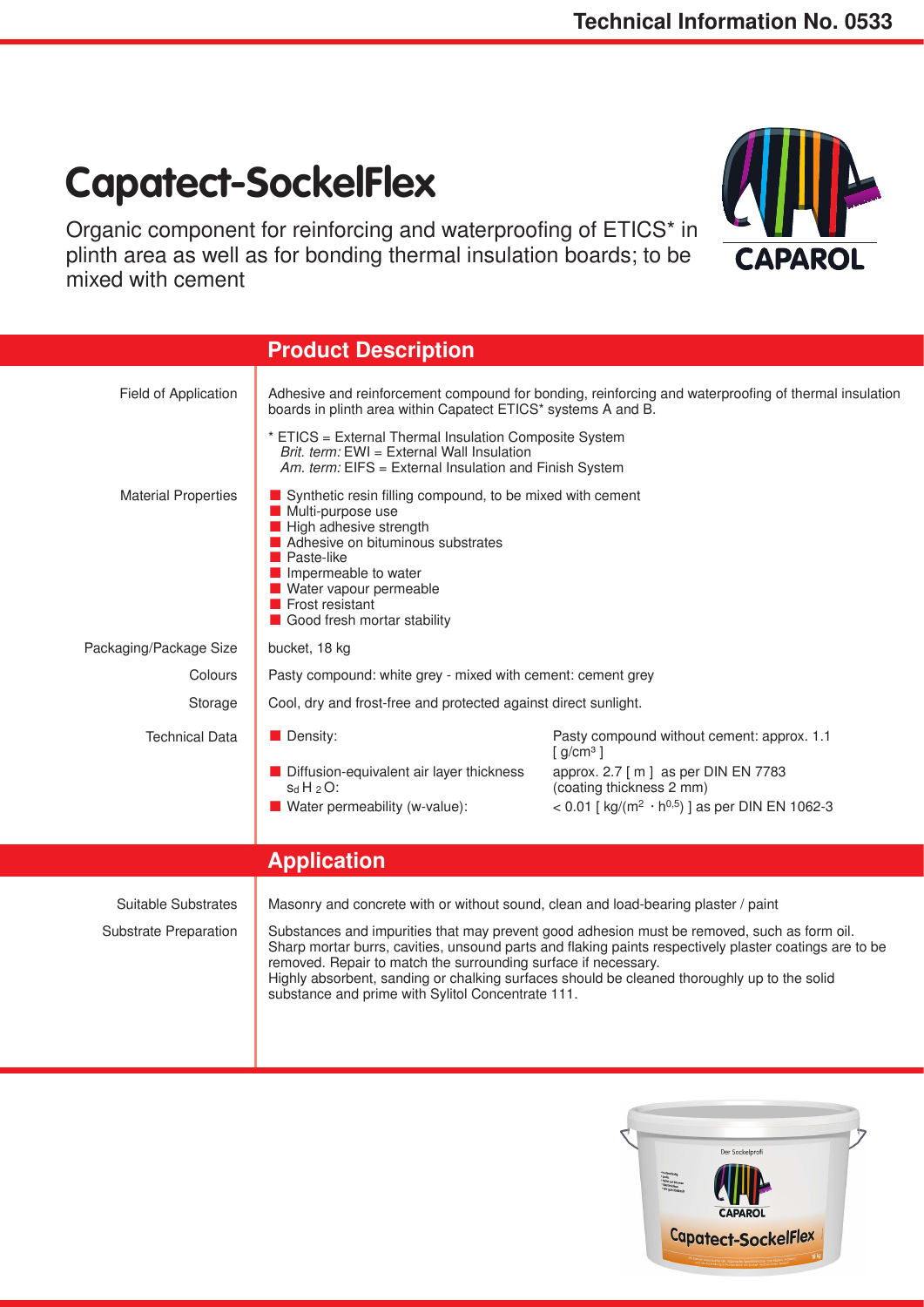| Preparation of Material | Mix the pasty compound in 1:1 ratio with cement CEM I 32.5 just before use.<br>Stirr up with a suitable low-speed electric paddle until the mixture is free of lumps. Adjust to working<br>consistency by adding approx. 5% of tap water, when used for sealing coat.                                                                                                                                                                                                                                                                                                                    |                                                                                                                                                                                                                                                                                                              |  |  |
|-------------------------|------------------------------------------------------------------------------------------------------------------------------------------------------------------------------------------------------------------------------------------------------------------------------------------------------------------------------------------------------------------------------------------------------------------------------------------------------------------------------------------------------------------------------------------------------------------------------------------|--------------------------------------------------------------------------------------------------------------------------------------------------------------------------------------------------------------------------------------------------------------------------------------------------------------|--|--|
|                         |                                                                                                                                                                                                                                                                                                                                                                                                                                                                                                                                                                                          | Never mix slightly hardened or stiff material with water (such a material is unusable).                                                                                                                                                                                                                      |  |  |
| Method of Application   | Bonding of thermal insulation boards in the plinth area:<br>Apply Capatec-SockelFlex thoroughly with a 10 $\times$ 10 mm or 15 $\times$ 15 mm square-notched steel trowel to<br>the Capatect-Perimeterdämmplatte 115 (perimeter insulating board), using the "Bead-Point-Method".<br>A bead of material (approx. 5 cm wide) surrounds the board and 3 blobs (palm of the hand sized) are<br>to be applied in the middle of the board.<br>Adjust the thickness of applied material to the tolerances of the substrate, such that $\geq 40\%$ surface<br>area is in contact with adhesive. |                                                                                                                                                                                                                                                                                                              |  |  |
|                         | installation.                                                                                                                                                                                                                                                                                                                                                                                                                                                                                                                                                                            | Place the boards thoroughly from bottom to top touching each other (pressing together) and press on<br>thoroughly. The rows of insulating boards must be applied 50% staggered (offset) one beneath the<br>other. Avoid the penetration of adhesive into joints. Follow the alignment and vertical lines for |  |  |
|                         | Application of the reinforcement layer<br>Abrade surface irregularities of polystyrene boards butt joints (offset) and remove adherent dust.<br>Secure all edges/corners and reveals of windows with edge guard profiles. Apply diagonal<br>reinforcement fabric to the edges of openings and edge protection along window sides and building<br>corners.                                                                                                                                                                                                                                |                                                                                                                                                                                                                                                                                                              |  |  |
|                         | Apply the mortar (pasty compound + cement) onto the thermal insulating boards in the width of a<br>reinforcement fabric strip. Press Capatect-Gewebe 650 (reinforcement fabric) very thoroughly with<br>overlap of approx.10 cm into the freshly applied reinforcement layer.                                                                                                                                                                                                                                                                                                            |                                                                                                                                                                                                                                                                                                              |  |  |
|                         | Apply a subsequent layer of mortar, to guarantee the complete embedding of fabrics. Provide for a<br>total reinforcement layer thickness of approx.2 mm.                                                                                                                                                                                                                                                                                                                                                                                                                                 |                                                                                                                                                                                                                                                                                                              |  |  |
|                         | Outside corners: When Capatect-Eckschutzschienen (edge guard profiles) are used, the fabric has to<br>overlap the edge/corner area for 10 cm. When Capatect-Gewebe-Eckschutz (edge reinforcement<br>fabric) is used, the fabric has to be applied only up to the edge/outside corner.                                                                                                                                                                                                                                                                                                    |                                                                                                                                                                                                                                                                                                              |  |  |
|                         | Capatect-SockelFlex as coating and waterproofing<br>For coating/brush application dilute Capatect-SockelFlex up to 5% with tap (potable) water.<br>Finishing coats in the ground area: Apply two coats up to 5 cm above the ground level.<br>In the perimeter area a dimpled sheet has to be applied on site to protect from damages.                                                                                                                                                                                                                                                    |                                                                                                                                                                                                                                                                                                              |  |  |
|                         | <b>Final Coatings:</b><br>Prime Capatect-SockelFlex with Putzgrund 610 before applying finishing render/plaster coatings. The<br>following plaster and paints can be used:<br>AmphiSilan-Fassadenputz, Capatect-Buntstein-Sockelputz, Capatect-Fassadenputz, Capatect-<br>Fassadenputz Fein, Sylitol-Fassadenputz., Capatect-SI-Fassadenfinish 130, ThermoSan, AmphiSilan.                                                                                                                                                                                                               |                                                                                                                                                                                                                                                                                                              |  |  |
| Consumption             | <b>Compound without cement</b>                                                                                                                                                                                                                                                                                                                                                                                                                                                                                                                                                           | <b>Compount + Cement</b>                                                                                                                                                                                                                                                                                     |  |  |
|                         | <b>Bonding thermal insulation boards:</b>                                                                                                                                                                                                                                                                                                                                                                                                                                                                                                                                                |                                                                                                                                                                                                                                                                                                              |  |  |
|                         | approx. 2.0                                                                                                                                                                                                                                                                                                                                                                                                                                                                                                                                                                              | approx. 4.0                                                                                                                                                                                                                                                                                                  |  |  |
|                         |                                                                                                                                                                                                                                                                                                                                                                                                                                                                                                                                                                                          | <b>Reinforcement layer:</b>                                                                                                                                                                                                                                                                                  |  |  |
|                         | approx. 1.3                                                                                                                                                                                                                                                                                                                                                                                                                                                                                                                                                                              | approx. 2.6                                                                                                                                                                                                                                                                                                  |  |  |
|                         | Waterproofing - per coat:                                                                                                                                                                                                                                                                                                                                                                                                                                                                                                                                                                |                                                                                                                                                                                                                                                                                                              |  |  |
|                         | approx. 0.5                                                                                                                                                                                                                                                                                                                                                                                                                                                                                                                                                                              | approx. 1.0                                                                                                                                                                                                                                                                                                  |  |  |
|                         | always to be mixed with cement.                                                                                                                                                                                                                                                                                                                                                                                                                                                                                                                                                          | The exact rate of consumption is best established by a trial application on site.<br>Note: Figures in column 1 are used only for the quantity determination / calculation. The material is                                                                                                                   |  |  |